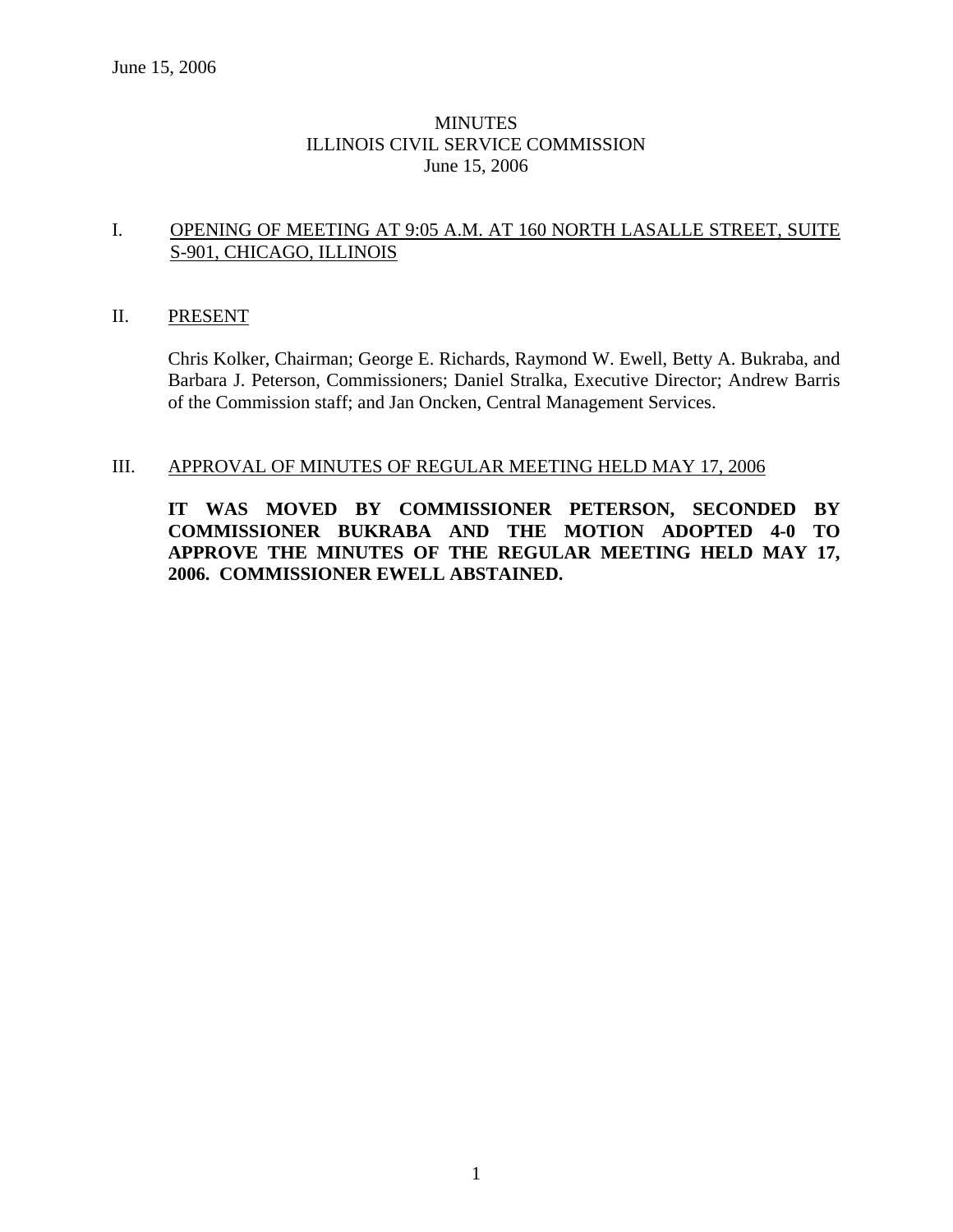# IV. EXEMPTIONS UNDER SECTION 4d(3) OF THE PERSONNEL CODE

# **A. Report on Exempt Positions**

|                                         | Total     | No. of Exempt |
|-----------------------------------------|-----------|---------------|
| <u>Agency</u>                           | Employees | Positions     |
|                                         |           |               |
|                                         |           |               |
|                                         |           |               |
|                                         |           |               |
|                                         |           |               |
| Central Management Services  1,638 115  |           |               |
| Children and Family Services 3,307 41   |           |               |
|                                         |           |               |
|                                         |           |               |
|                                         |           |               |
|                                         |           |               |
|                                         |           |               |
|                                         |           |               |
|                                         |           |               |
|                                         |           |               |
|                                         |           |               |
| Environmental Protect. Agency  1,065 17 |           |               |
|                                         |           |               |
|                                         |           |               |
| Healthcare and Family Services 2,308 29 |           |               |
|                                         |           |               |
|                                         |           |               |
|                                         |           |               |
|                                         |           |               |
|                                         |           |               |
|                                         |           |               |
|                                         |           |               |
|                                         |           |               |
|                                         |           |               |
|                                         |           |               |
|                                         |           |               |
|                                         |           |               |
|                                         |           |               |
|                                         |           |               |
|                                         |           |               |
|                                         |           |               |
|                                         |           |               |
|                                         |           |               |
|                                         |           |               |
|                                         |           |               |
|                                         |           |               |
|                                         |           |               |
|                                         |           |               |
|                                         |           |               |
|                                         |           |               |
|                                         |           |               |
|                                         |           |               |
|                                         |           |               |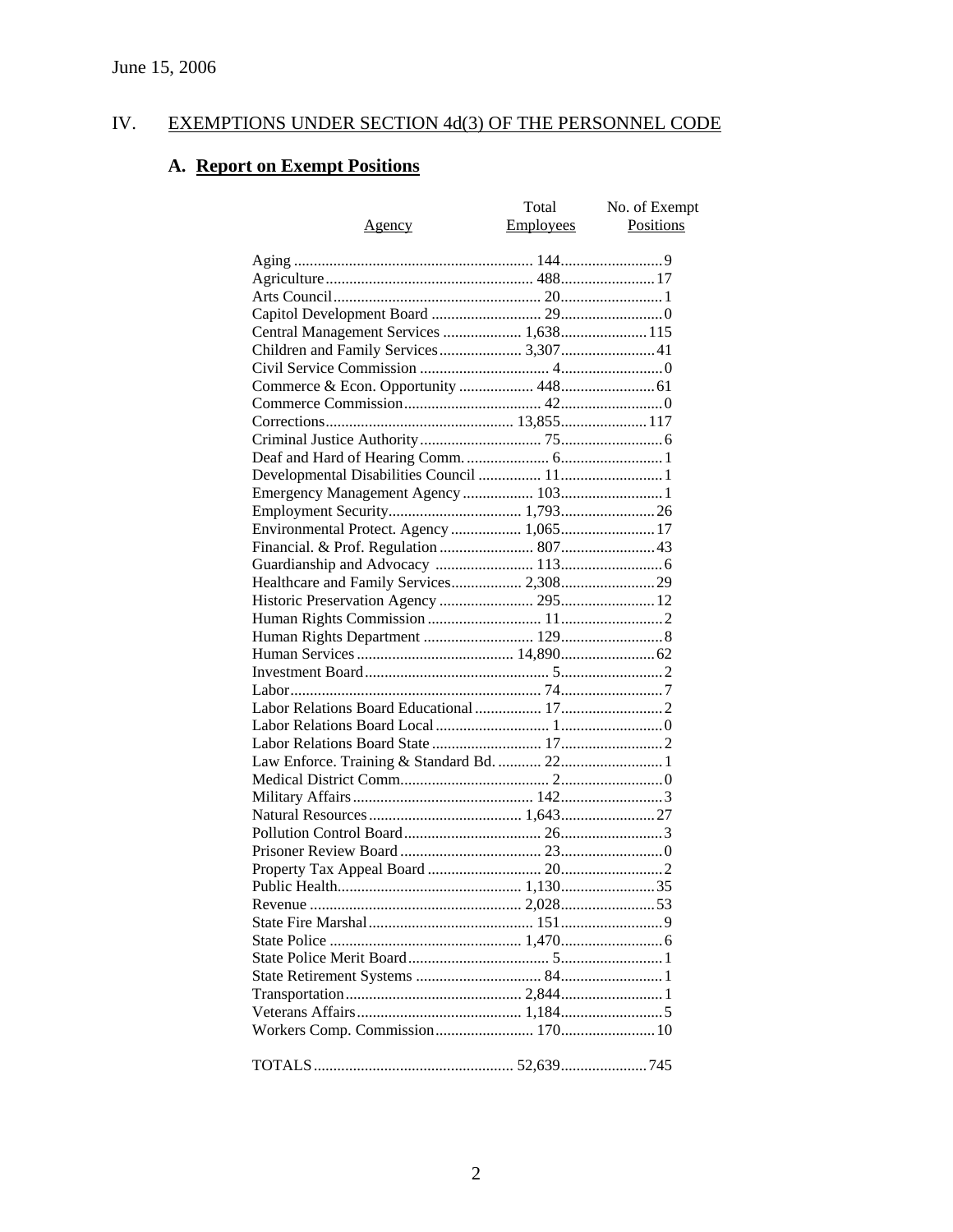### **B. Governing Rule - Jurisdiction B Exemptions**

- a) Before a position shall qualify for exemption from Jurisdiction B under Section 4d(3) of the Personnel Code, the position shall be directly responsible to:
	- 1. The Governor, or
	- 2. A departmental director or assistant director appointed by the Governor, or
	- 3. A board or commission appointed by the Governor, or
	- 4. The head of an agency created by Executive Order, or the director or assistant director of an agency carrying out statutory powers, whose offices are created by the Governor subject to legislative veto under Article V, Section 11, of the Constitution of 1970, which agency head, director, or assistant director may themselves be subject to exemption under Section 4d(3), or
	- 5. In an agency having a statutory assistant director, a deputy director exercising full line authority under the director for all operating entities of the agency, provided the statutory role of assistant director is vacant or is assigned clearly distinct and separate duties from the deputy director and as a colleague to him, or
	- 6. A line position organizationally located between the director and/or assistant director and a subordinate statutorily exempt position(s), provided the position proposed for exemption has line authority over the statutory exempt position(s), or
	- 7. The elected head of an independent agency in the executive, legislative, or judicial branch of government.
- b) If a position meets the above criterion, it must, in addition, be responsible for one or more of the following before it shall be approved as exempt:
	- 1. Directs programs defined by statute and/or departmental, board, or commission policy or possess significant authority when acting in the capacity of a director of programs to bind the agency.
	- 2. Makes decisions in exercising principal responsibility for the determination or execution of policy which fix objectives or state the principles to control action toward operating objectives of one or more divisions, such decisions being subject to review or reversal only by the director, assistant director, board or commission.
	- 3. Participates in the planning and programming of departmental, board, or commission activities, integrating the plans and projections of related divisions, and the scheduling of projected work programs of those agencies.

\* \* \*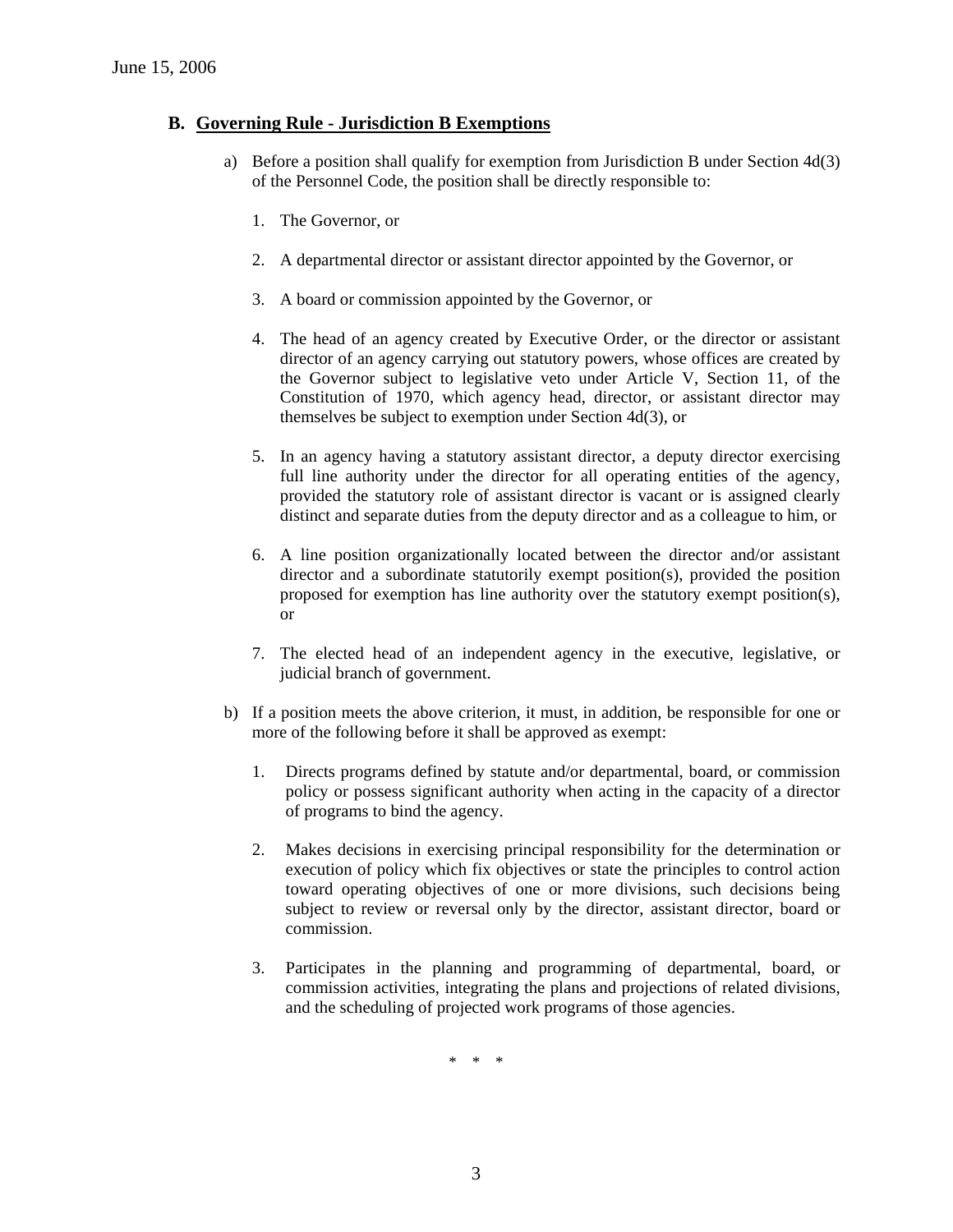### **C. Illinois Dept. of Financial and Professional Regulation-Proposed Exemption**

• With regard to Item C, Executive Director Daniel Stralka reported that staff recommended approval..

## **IT WAS MOVED BY CHAIRMAN KOLKER, SECONDED BY COMMISSIONER RICHARDS AND THE MOTION ADOPTED 5-0 TO GRANT THE REQUEST FOR 4D(3) EXEMPTION FOR THE FOLLOWING POSITION:**

**The following 4d(3) exemption request was approved at the June 15, 2006 meeting:** 

Illinois Department of Financial and Professional Regulation

| 40070-13-40-860-00-01               |
|-------------------------------------|
| Senior Public Service Administrator |
| Professional Regulation             |
| Nursing Act Coordinator             |
| None                                |
| Director (reports to Secretary)     |
| <b>Cook County</b>                  |
|                                     |

## **IT WAS MOVED BY COMMISSIONER PETERSON, SECONDED BY CHAIRMAN KOLKER AND THE MOTION ADOPTED 5-0 TO DISCUSS THE PROPOSED AMENDMENTS TO THE CLASS SPECIFICATIONS OUT OF ORDER**.

#### V. AMENDMENTS TO CLASS SPECIFICATIONS

**The Director of Central Management Services submitted the following class titles for creation, revision or abolishment:**

• Child Development Aide (new)

Staff Analysis: Assistant Executive Director Andrew Barris addressed the Commission regarding the creation of the Child Development Aide class specification. Barris stated that he spoke to John Logsdon at CMS and that Logsdon informed him that the new class was necessary to insure that there were enough caretakers under the "Moms and Babies" program at the Department of Corrections (DOC). Chairman Kolker had a question regarding the duties of the caretakers. Barris informed the Commissioners that the "Moms and Babies" program allows for mothers who are either pregnant, or who just gave birth, to retain custody of their children while they are incarcerated at a DOC facility. To insure that there will be enough persons to assist with the program, this class was proposed to include not only Electives A and B (as was seen in the Child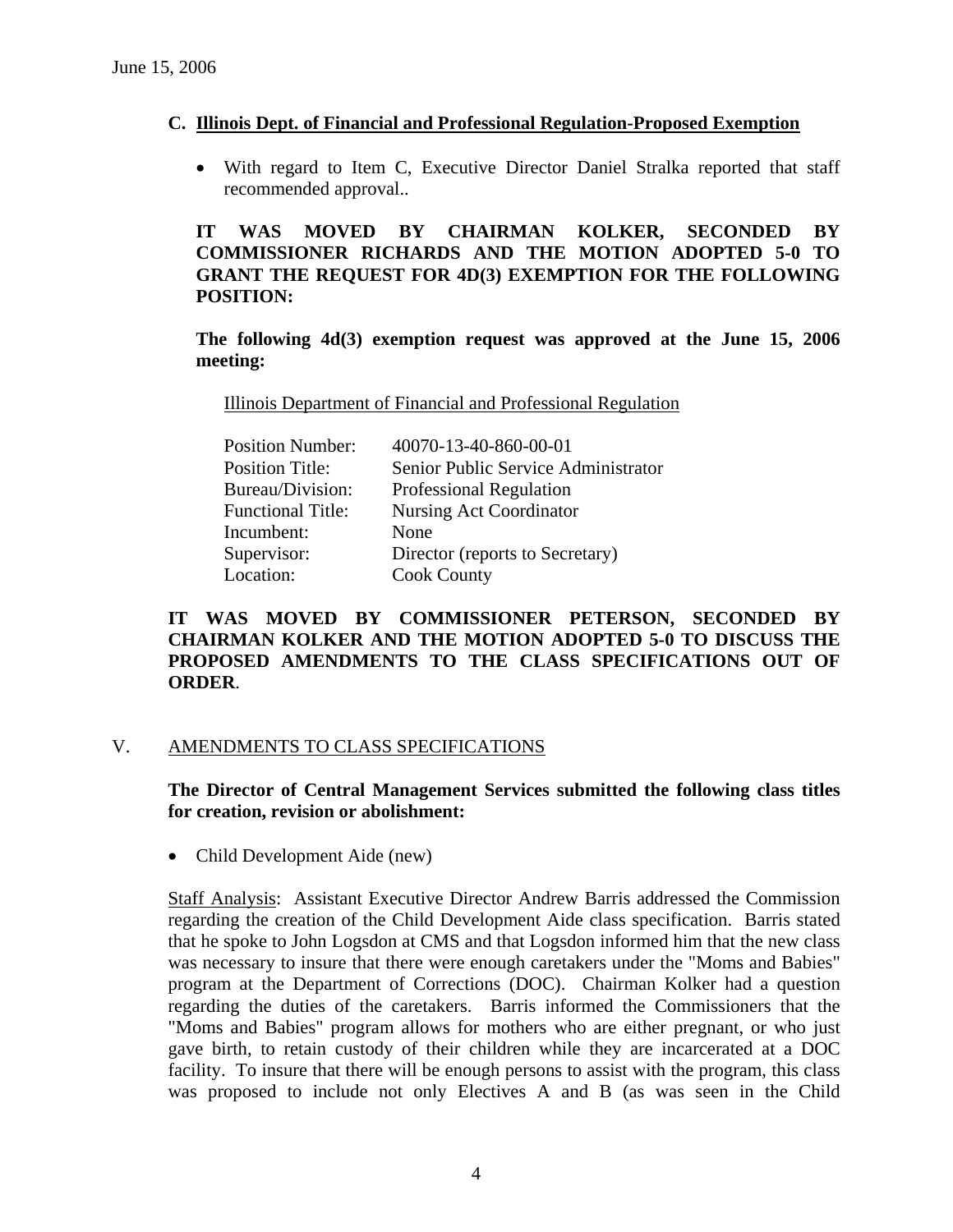Development Aide 3 class) but also an Elective C. Elective C allows for paraprofessionals to assist in coordinating the pregnant mother and infant programs. In addition, the Child Development Aide 3 class would be abolished with the creation of the Child Development Aide class.

• Revenue Audit Supervisor (new)

Staff Analysis: Assistant Executive Director Andrew Barris addressed the Commission regarding the creation of the Revenue Audit Supervisor class specification. Barris stated that he spoke to John Logsdon at CMS. Logsdon stated that Public Service Administrators (PSA) supervise the Revenue Audit 1-3, Revenue Audit Trainee, and Revenue Computer Audit Specialist. However, the classes the Public Service Administrators supervise are collective bargaining positions while the PSA is not. Therefore, increases in salaries have continuously occurred for the subordinate positions while the PSA positions received no salary increases. As a result, the lack of pay advances for the PSA positions have led to some of the subordinates having higher salaries than the supervisors and this trend will continue indefinitely.

To remedy this, the Department of Revenue staff expressed a desire to reclassify the PSA positions to another class with a higher pay grade. Logsdon informed Barris that the higher pay grade would be the MC-12 rate. According to Personnel Rule 302.810, it is required that the new class be a term appointment. Commissioner Peterson inquired as to whether the existing affected employees were in favor of this reclassification and was informed that they were. Logsdon assured Barris that the Department of Revenue had every intention of appointing the 36 Public Service Administrators to the new class. Commissioner Ewell had a question as to the length of the term appointment and was informed that it was four years.

• Terrorism Research Specialist 1 (new) Terrorism Research Specialist 2 (new) Terrorism Research Specialist 3 (new) Terrorism Research Specialist Trainee (new)

Staff Analysis: Assistant Executive Director Andrew Barris addressed the Commission regarding the creation of the Terrorism Research Specialist 1, 2, 3, and Trainee class specifications. Barris stated that he spoke to John Logsdon at CMS and Logsdon informed him that the positions were in the Statewide Terrorism and Intelligence Center Program. Chairman Kolker and Commissioner Peterson inquired about the availability of federal money for contractual services if the classes were created. Barris stated that the creation of the classes would result in fully funded permanent positions as opposed to the contractual positions that were initially used.

• Water Plant Operator (revise)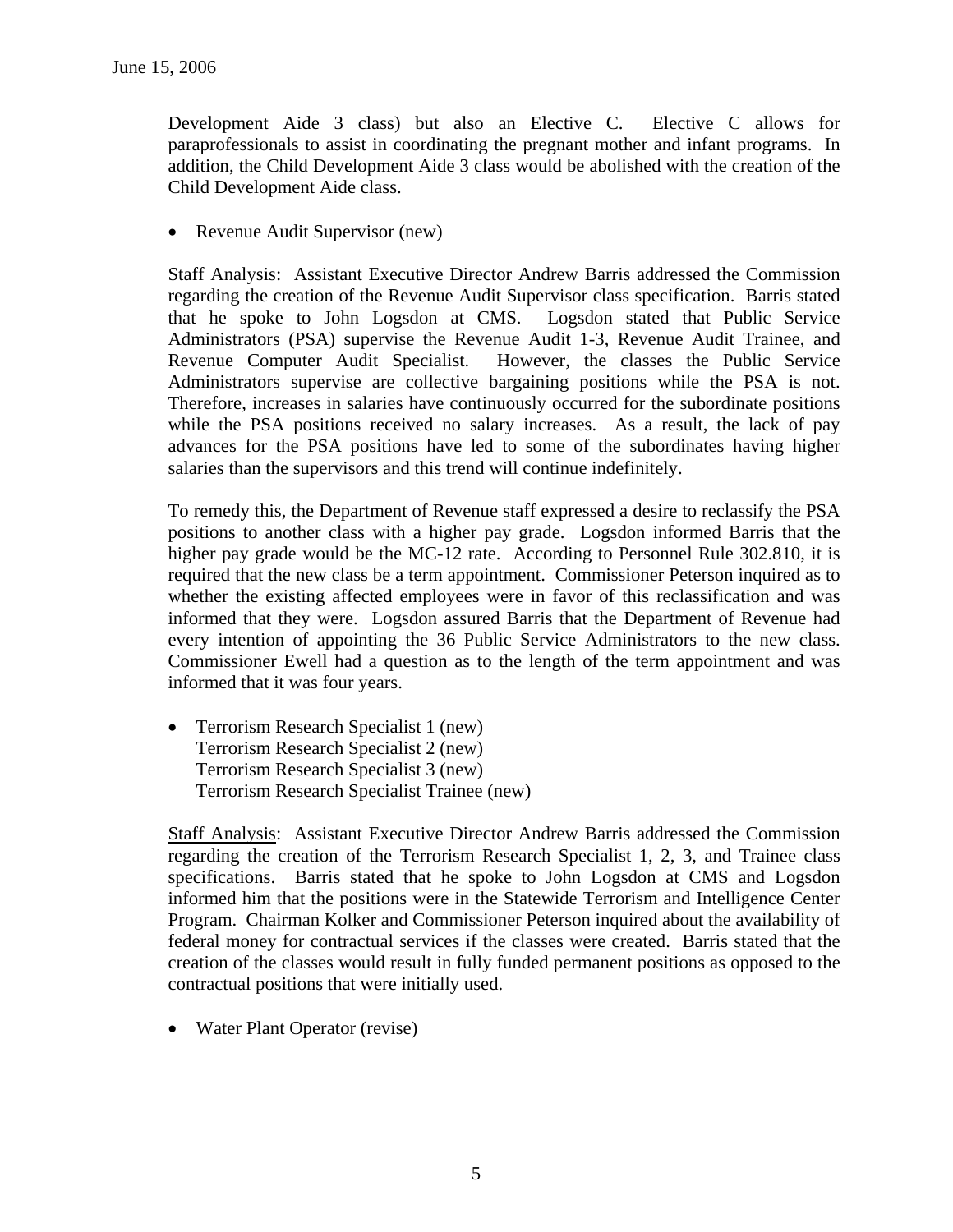Staff Analysis: Assistant Executive Director Andrew Barris addressed the Commission regarding a revision to the Water Plant Operator classification. Barris stated that he spoke to John Logsdon at CMS. Logsdon informed him that the Dixon Correctional Center has an opening for a Water Plant Operator but the applicant lacks the Class "A" Water Supply Operator Certificate required in the class specification. Logsdon stated that there was a lack of persons qualified to hold the position of Water Plant Operator. Logsdon stated that a current applicant had a Class "B" Water Supply Operator Certificate. Due to the fact that the Dixon facility is supplied by well water and not surface water, a person holding a Class "B" certificate would be appropriate as the Water Plant Operator at the Dixon Correctional Center. Logsdon stated that he reviewed the Public Water Supply Operations Act and determined that the class could be modified to require a Class "A" certificate for facilities supplied by surface water and a Class "B" certificate for facilities supplied by well water.

• Educator Aide (revise)

Staff Analysis: Assistant Executive Director Andrew Barris addressed the Commission regarding the revision to the Educator Aide class. Barris stated that he spoke to John Logsdon at CMS. Prior to 2004, the education requirement for the Educator Aide class was a minimum of thirty semester hours of college or the completion of a Teacher Aide Program. In 2004, educational requirements were modified according to the federal Elementary and Secondary Education Act, as amended by the No Child Left Behind Act (NCLB) of 2001. Logsdon stated that the revision would allow for two alternative education and experience options. Option A requires a valid Illinois State Board of Education (ISBE) certificate of approval indicating "State-approved" teacher aide. This option is designed for programs with funding sources other than Title 1, Part A of the Elementary and Secondary Education Act, as amended by the No Child Left Behind (NCLB) Act of 2001. Option B requires a valid ISBE certificate of approval indicating "State - and NCLB - approved" teacher aide. This Option is designed for programs supported in whole or in part by federal funds as indicated in Title 1, Part A of NCLB. Commissioner Ewell inquired as to how many persons were currently within the classification and was informed that there were ten incumbents.

• Child Welfare Supervisor (abolish)

Staff Analysis: Assistant Executive Director Andrew Barris informed the Commission that the Child Welfare Supervisor class had not been used since August of 1999 and that is why it was proposed that the class be abolished.

## **IT WAS MOVED BY COMMISSIONER RICHARDS, SECONDED BY COMMISSIONER PETERSON AND THE MOTION ADOPTED 5-0 TO APPROVE THE CREATION, REVISION AND ABOLISHMENT OF THE FOLLOWING CLASS TITLES TO BE EFFECTIVE JULY 1, 2006.**

## **Child Development Aide (new)**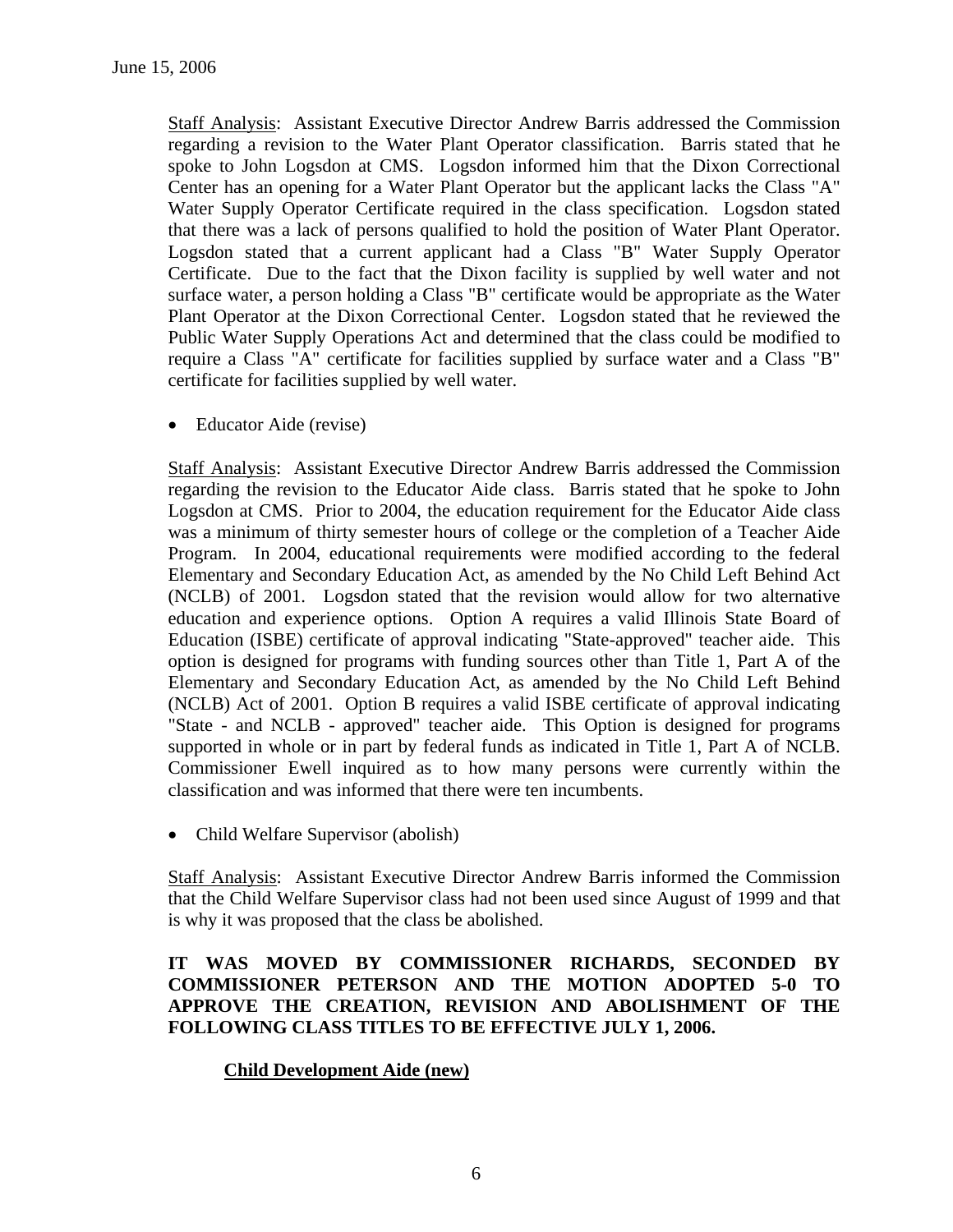### **Revenue Audit Supervisor (new)**

**Terrorism Research Specialist 1 (new) Terrorism Research Specialist 2 (new) Terrorism Research Specialist 3 (new) Terrorism Research Specialist Trainee (new)**

### **Water Plant Operator (revise)**

## **Child Welfare Supervisor (abolish)**

**IT WAS MOVED BY COMMISSIONER RICHARDS, SECONDED BY COMMISSIONER PETERSON AND THE MOTION ADOPTED 4-0 TO APPROVE THE REVISION OF THE FOLLOWING CLASS TITLE TO BE EFFECTIVE JULY 1, 2006. CHAIRMAN KOLKER ABSTAINED.** 

#### **Educator Aide (revise)**

**IT WAS MOVED BY CHAIRMAN KOLKER, SECONDED BY COMMISSIONER EWELL AND THE MOTION ADOPTED 5-0 TO DISAPPROVE ANY CLASS SPECIFICATIONS RECEIVED BY THE COMMISSION NOT CONTAINED IN THIS REPORT TO ALLOW ADEQUATE STUDY.** 

#### VI. MOTION TO GO INTO EXECUTIVE SESSION

**IT WAS MOVED BY COMMISSIONER EWELL, SECONDED BY CHAIRMAN KOLKER AND BY ROLL CALL VOTE THE MOTION ADOPTED 5-0 TO HOLD AN EXECUTIVE SESSION PURSUANT TO SUBSECTIONS 2(c)(1), 2(c)(4) AND 2(c)(11) OF THE OPEN MEETINGS ACT.** 

| <b>KOLKER</b>   | YES | <b>RICHARDS</b> | YES |
|-----------------|-----|-----------------|-----|
| <b>PETERSON</b> | YES | <b>EWELL</b>    | YES |
| <b>BUKRABA</b>  | YES |                 |     |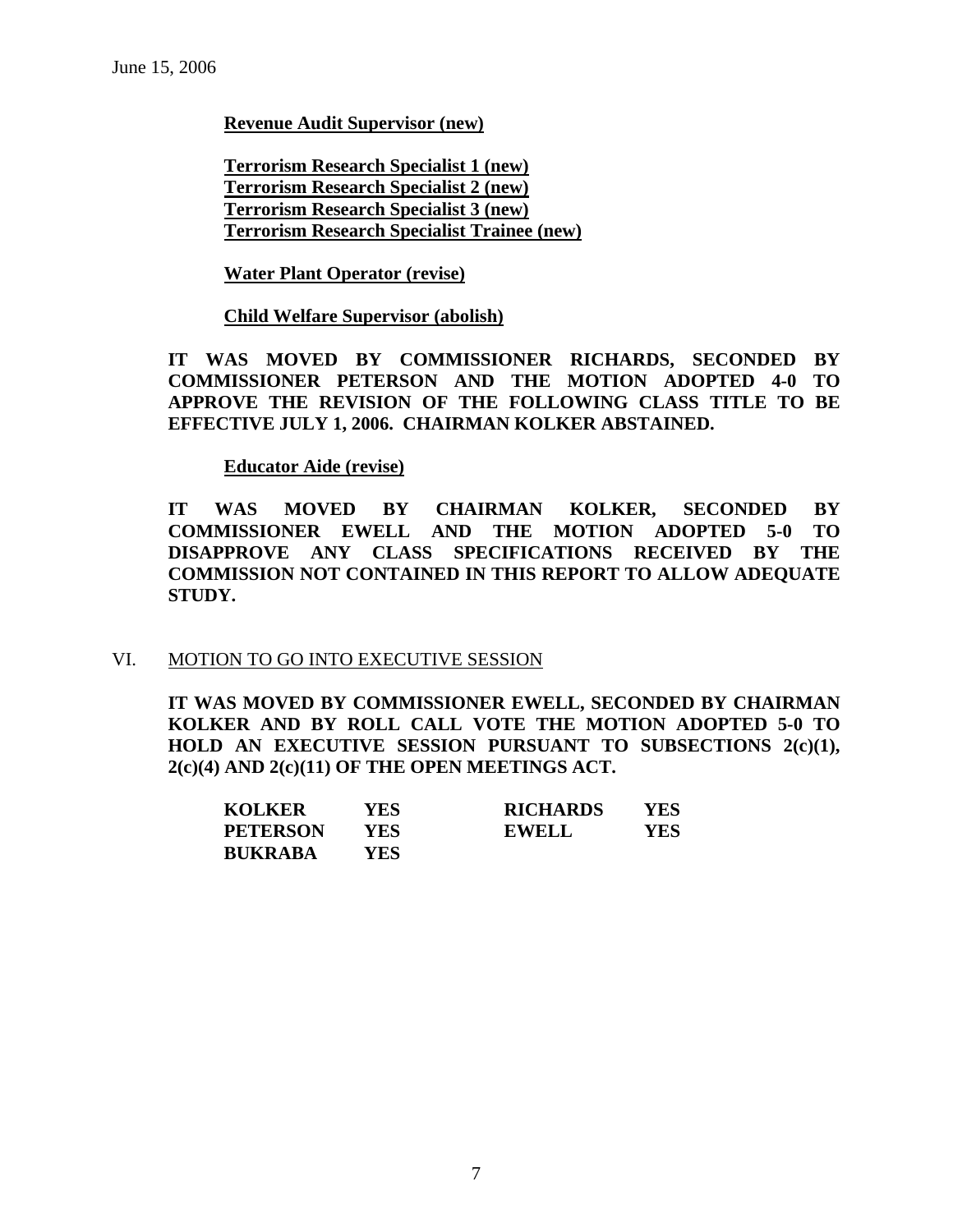#### VII. RECONVENE MEETING

Upon due and proper notice the regular meeting of the Illinois Civil Service Commission was reconvened at 160 North LaSalle Street, Suite S-901, Chicago, Illinois at 10:05 a.m.

#### PRESENT

Chris Kolker, Chairman; George E. Richards, Raymond W. Ewell, Betty A. Bukraba, and Barbara J. Peterson, Commissioners; Daniel Stralka, Executive Director; and Andrew Barris of the Commission staff.

#### VIII. NON-MERIT APPOINTMENT REPORT

The Personnel Code permits non-merit appointments for a limited period of time, i.e., emergency appointments shall not exceed 60 days and shall not be renewed, and positions shall not be filled on a temporary or provisional basis for more than six months out of any twelve-month period. Consecutive non-merit appointments are not violative of the Code, however, they do present a possible evasion of merit principles and should be monitored. Set forth below is the number of consecutive non-merit appointments made by each department. These statistics are from the Department of Central Management Services consecutive non-merit report as of May 31, 2006.

| Agency                                       | 4/30/06           | 5/31/06        |
|----------------------------------------------|-------------------|----------------|
| Agriculture                                  | 8                 | 8              |
| <b>Arts Council</b>                          |                   | 0              |
| <b>Central Management Services</b>           | 3                 | 3              |
| <b>Children and Family Services</b>          | 10                | 10             |
| Commerce and Economic Opportunity            | 2                 | $\overline{2}$ |
| <b>Financial and Professional Regulation</b> |                   | 6              |
| <b>Healthcare and Family Services</b>        | 10                | 10             |
| <b>Historic Preservation</b>                 | 0                 | 10             |
| Human Rights Department                      | $\mathbf{\Omega}$ |                |
| <b>Human Services</b>                        | $\mathfrak{D}$    | 3              |
| <b>Natural Resources</b>                     | 21                | 30             |
| Property Tax Appeal Board                    |                   |                |
| Transportation                               | 27                | 23             |
| <b>Veterans Affairs</b>                      | 2                 |                |
| Totals                                       | 88                |                |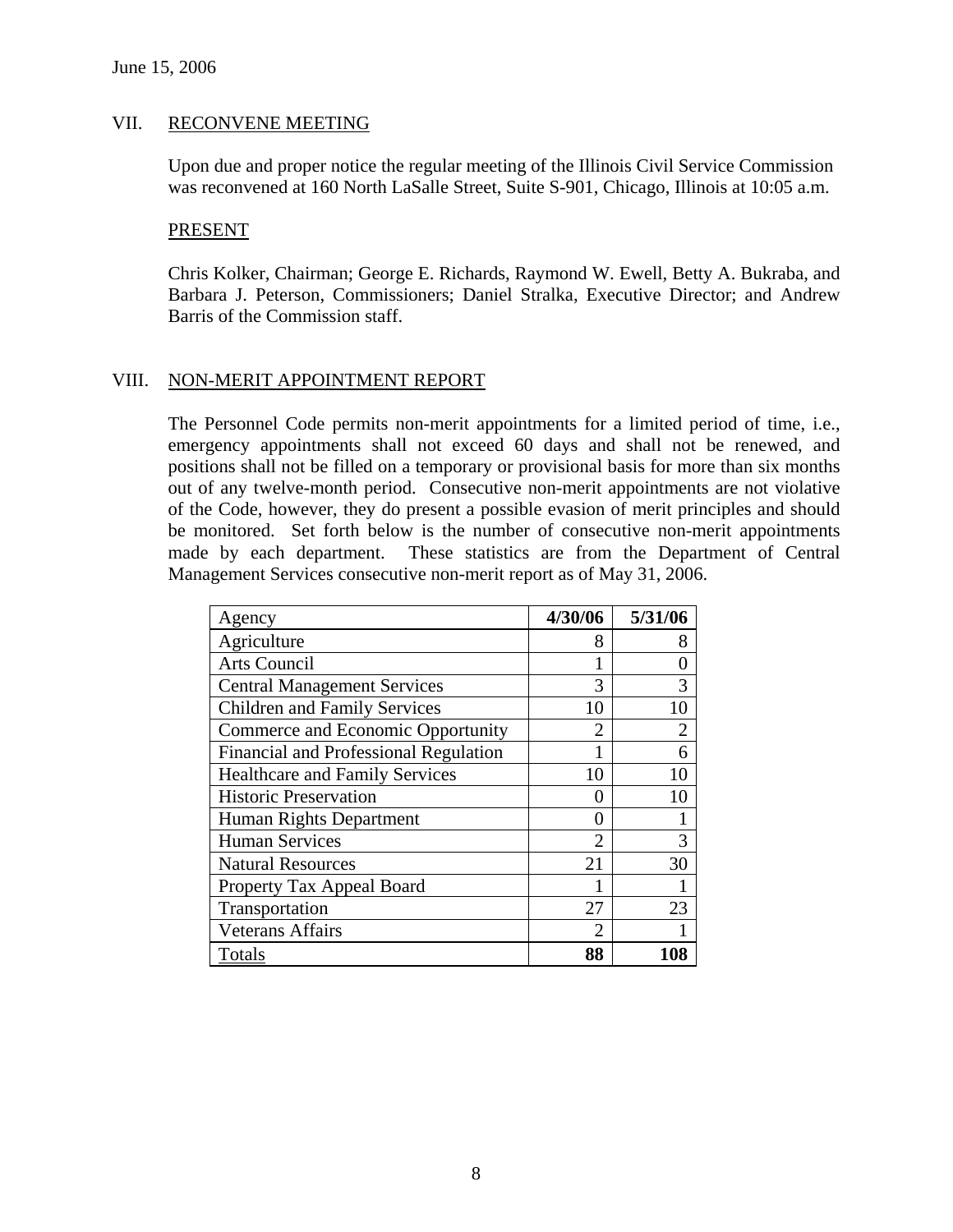### IX. PUBLICLY ANNOUNCED DECISIONS RESULTING FROM APPEAL

## • **DISCHARGE APPEAL**

#### **DA-18-06**

| Petitioner | <b>Thomas Abner</b>    | <b>Appeal Date</b>   | 9/23/05                   |
|------------|------------------------|----------------------|---------------------------|
| Agency     | <b>DOT</b>             | <b>Decision Date</b> | 6/02/06                   |
| Type       | Discharge              | ALJ                  | Daniel Stralka            |
| Change(s)  | Disruptive conduct     | Recommended          | Charges are partially     |
|            | (verbal altercation/   | Decision             | proven; ALJ recommends    |
|            | pushed his supervisor) |                      | 90-day suspension in lieu |
|            | and violence in the    |                      | because of the unique     |
|            | workplace              |                      | factual circumstances.    |

**IT WAS MOVED BY COMMISSIONER PETERSON, SECONDED BY COMMISSIONER EWELL, AND BY ROLL CALL VOTE OF 3-2 THE MOTION ADOPTED TO AFFIRM AND ADOPT THE ADMINISTRATIVE LAW JUDGE'S RECOMMENDED DECISION THAT THE PARTIALLY PROVEN CHARGES WARRANT A 90-DAY SUSPENSION IN LIEU OF DISCHARGE DUE TO THE UNIQUE FACTUAL CIRCUMSTANCES SURROUNDING THE DISCHARGE.** 

| <b>KOLKER</b>   | NO   | <b>RICHARDS</b> | NO  |
|-----------------|------|-----------------|-----|
| <b>PETERSON</b> | YES  | <b>EWELL</b>    | YES |
| <b>BUKRABA</b>  | YES. |                 |     |

#### • **DISCHARGE APPEAL**

#### **DA-30-06**

| Petitioner | Laureen Page       | <b>Appeal Date</b>   | 1/18/06                         |
|------------|--------------------|----------------------|---------------------------------|
| Agency     | <b>DHFS</b>        | <b>Decision Date</b> | 6/02/06                         |
| Type       | Discharge          | ALJ                  | <b>Andrew Barris</b>            |
| Change(s)  | Grabbed and pushed | Recommended          | Charges are partially proven;   |
|            | a co-worker        | Decision             | ALJ recommends a 45-day         |
|            |                    |                      | suspension in lieu of discharge |
|            |                    |                      | given the unique factual        |
|            |                    |                      | circumstances.                  |

**IT WAS MOVED BY CHAIRMAN KOLKER, SECONDED BY COMMISSIONER RICHARDS, AND BY ROLL CALL VOTE OF 5-0 THE MOTION ADOPTED TO AFFIRM AND ADOPT THE ADMINISTRATIVE LAW JUDGE'S RECOMMENDED DECISION THAT THE PARTIALLY PROVEN CHARGES WARRANT A 45-DAY SUSPENSION IN LIEU OF DISCHARGE DUE TO THE UNIQUE FACTUAL CIRCUMSTANCES SURROUNDING THE DISCHARGE.**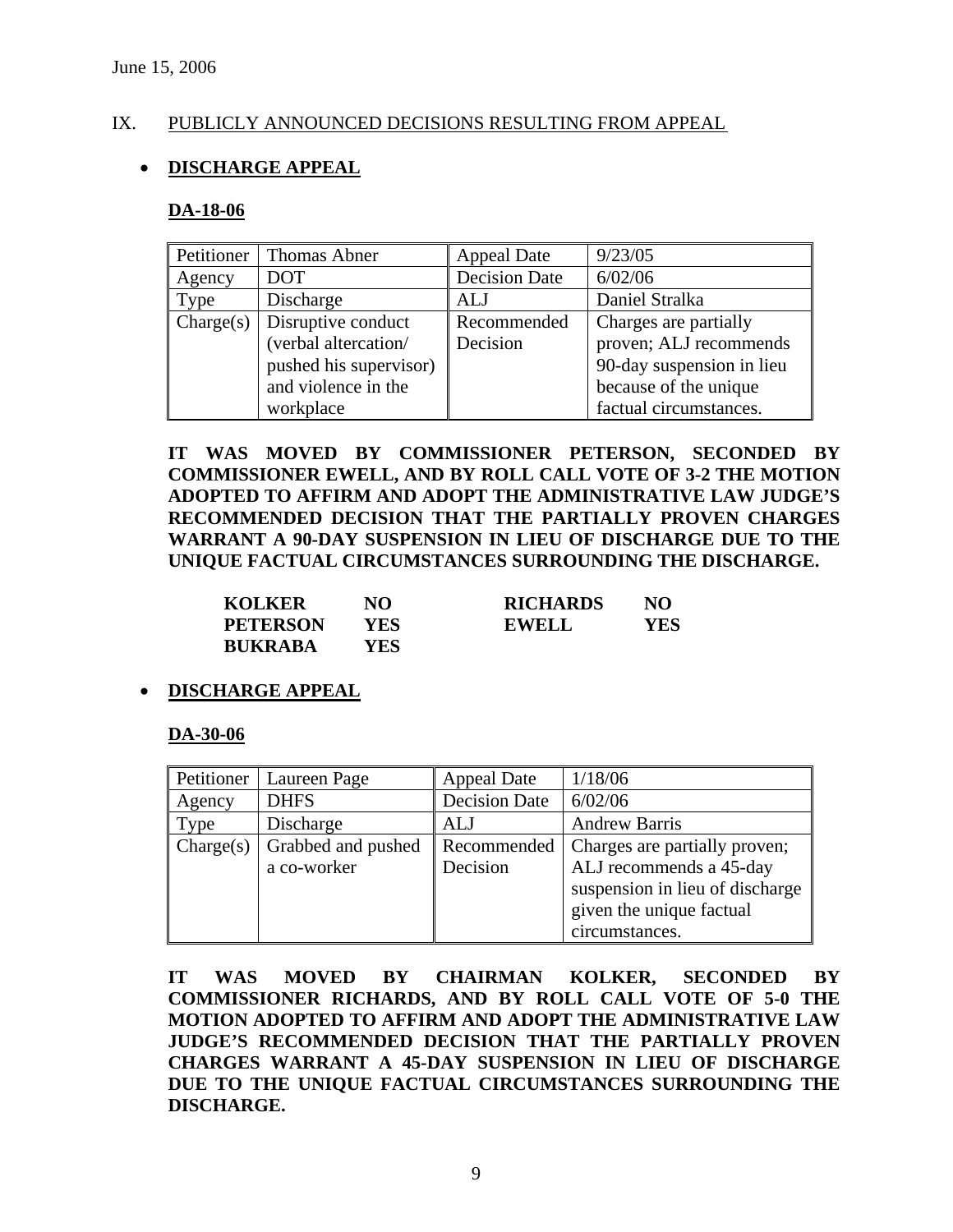| <b>KOLKER</b>   | YES  | <b>RICHARDS</b> | YES |
|-----------------|------|-----------------|-----|
| <b>PETERSON</b> | YES. | <b>EWELL</b>    | YES |
| <b>BUKRABA</b>  | YES. |                 |     |

### • **LAYOFF APPEAL**

**LA-40-05**

| Petitioner | Doug Schnell                  | <b>Appeal Date</b>      | 1/20/05              |
|------------|-------------------------------|-------------------------|----------------------|
| Agency     | <b>DNR</b>                    | <b>Decision Date</b>    | 5/24/06              |
| Type       | Layoff                        | ALJ                     | <b>Andrew Barris</b> |
| Change(s)  | <b>Violation of Personnel</b> | <b>Proposed Finding</b> | No violation.        |
|            | Rules regarding layoff        |                         |                      |

**IT WAS MOVED BY CHAIRMAN KOLKER, SECONDED BY COMMISSIONER EWELL, AND BY ROLL CALL VOTE OF 5-0 THE MOTION ADOPTED TO AFFIRM AND ADOPT THE ADMINISTRATIVE LAW JUDGE'S PROPOSED FINDING THAT THE PETITIONER HAS NOT PROVED BY A PREPONDERANCE OF THE EVIDENCE THE ALLEGATIONS CONTAINED WITHIN THE LAYOFF APPEAL.** 

| <b>KOLKER</b>   | YES | <b>RICHARDS</b> | YES |
|-----------------|-----|-----------------|-----|
| <b>PETERSON</b> | YES | <b>EWELL</b>    | YES |
| <b>BUKRABA</b>  | YES |                 |     |

#### X. APPEALS TERMINATED WITHOUT DECISION ON THE MERITS

#### • **DISMISSAL**

#### **DA-10-06**

| Petitioner | James Young              | <b>Appeal Date</b>   | 8/03/05                       |
|------------|--------------------------|----------------------|-------------------------------|
| Agency     | <b>DCFS</b>              | <b>Decision Date</b> | 5/31/06                       |
| Type       | Discharge                | ALJ                  | Daniel Stralka                |
|            | $Change(s)$ Unauthorized | Recommended          | Default (refused to testify); |
|            | absences; failure to     | Decision             | dismissed subject to          |
|            | follow procedures        |                      | Commission approval.          |

**IT WAS MOVED BY CHAIRMAN KOLKER, SECONDED BY COMMISSIONER PETERSON, AND BY ROLL CALL VOTE OF 5-0 THE MOTION ADOPTED TO APPROVE THE ADMINISTRATIVE LAW JUDGE'S RECOMMENDED DECISION DISMISSING THE APPEAL OF THE PETITIONER, AND FURTHER FINDING THAT THE WRITTEN CHARGES FOR DISCHARGE HAVE BEEN PROVED AND THAT SAID PROVEN CHARGES CONSTITUTE A SUBSTANTIAL SHORTCOMING WHICH**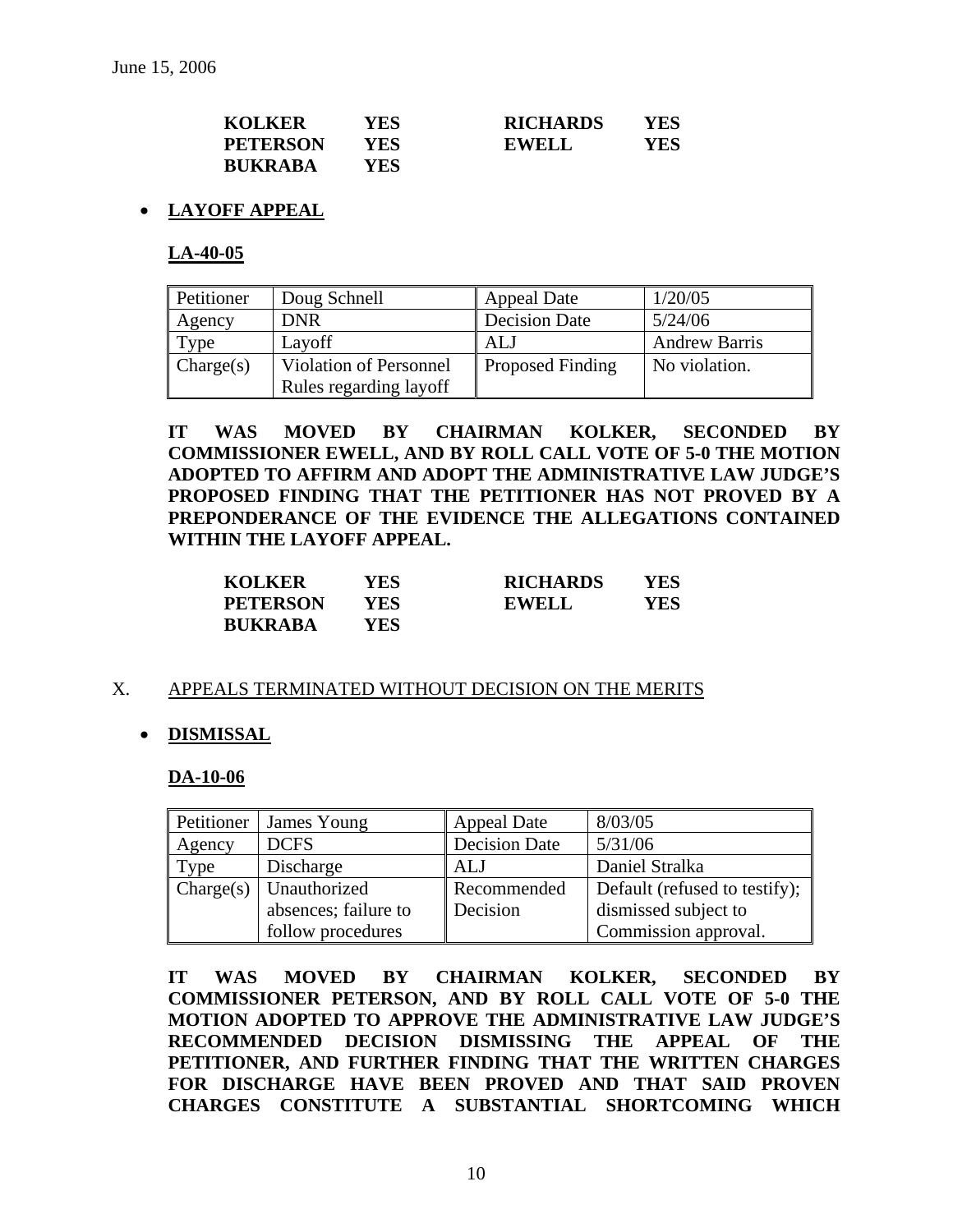## **RENDER YOUNG'S CONTINUANCE IN HIS POSITION DETRIMENTAL TO THE DISCIPLINE AND EFFICIENCY OF THE AGENCY AND WARRANT THE DISCHARGE OF THE RESPONDENT.**

| <b>KOLKER</b>   | YES | <b>RICHARDS</b> | YES |
|-----------------|-----|-----------------|-----|
| <b>PETERSON</b> | YES | <b>EWELL</b>    | YES |
| <b>BUKRABA</b>  | YES |                 |     |

## • **WITHDRAWN**

## **DA-46-06**

|           | Respondent   Quentin Grant | 5/16/06<br><b>Appeal Date</b> |                       |  |
|-----------|----------------------------|-------------------------------|-----------------------|--|
| Agency    | Agriculture                | <b>Decision Date</b>          | 5/24/06               |  |
| Type      | Discharge                  | <b>ALJ</b>                    | Daniel Stralka        |  |
| Change(s) | Falsification of           | Recommended                   | Withdrawn; dismissed  |  |
|           | records; unauthorized      | Decision                      | subject to Commission |  |
|           | absences                   |                               | approval.             |  |

## • **DISMISSAL**

## **S-37-06**

|           | Respondent   Darin Chitwood | <b>Appeal Date</b>   | 4/07/06                                    |
|-----------|-----------------------------|----------------------|--------------------------------------------|
| Agency    | DOC                         | <b>Decision Date</b> | 5/31/06                                    |
| Type      | Suspension                  | ALJ                  | <b>Andrew Barris</b>                       |
| Change(s) | Suspended pending           |                      | Recommended   Default (failure to appear); |
|           | discharge                   | Decision             | dismissed subject to                       |
|           | (unauthorized absences)     |                      | Commission approval.                       |

## • **DISMISSAL**

#### **S-43-06**

|           | Respondent   Felicia Kirk | <b>Appeal Date</b>   | 5/03/06                                  |
|-----------|---------------------------|----------------------|------------------------------------------|
| Agency    | <b>DHS</b>                | <b>Decision Date</b> | 5/16/06                                  |
| Type      | Suspension                | ALJ                  | Daniel Stralka                           |
| Change(s) | Suspension pending        |                      | Recommended   No jurisdiction; dismissed |
|           | discharge                 | Decision             | subject to Commission                    |
|           |                           |                      | approval.                                |